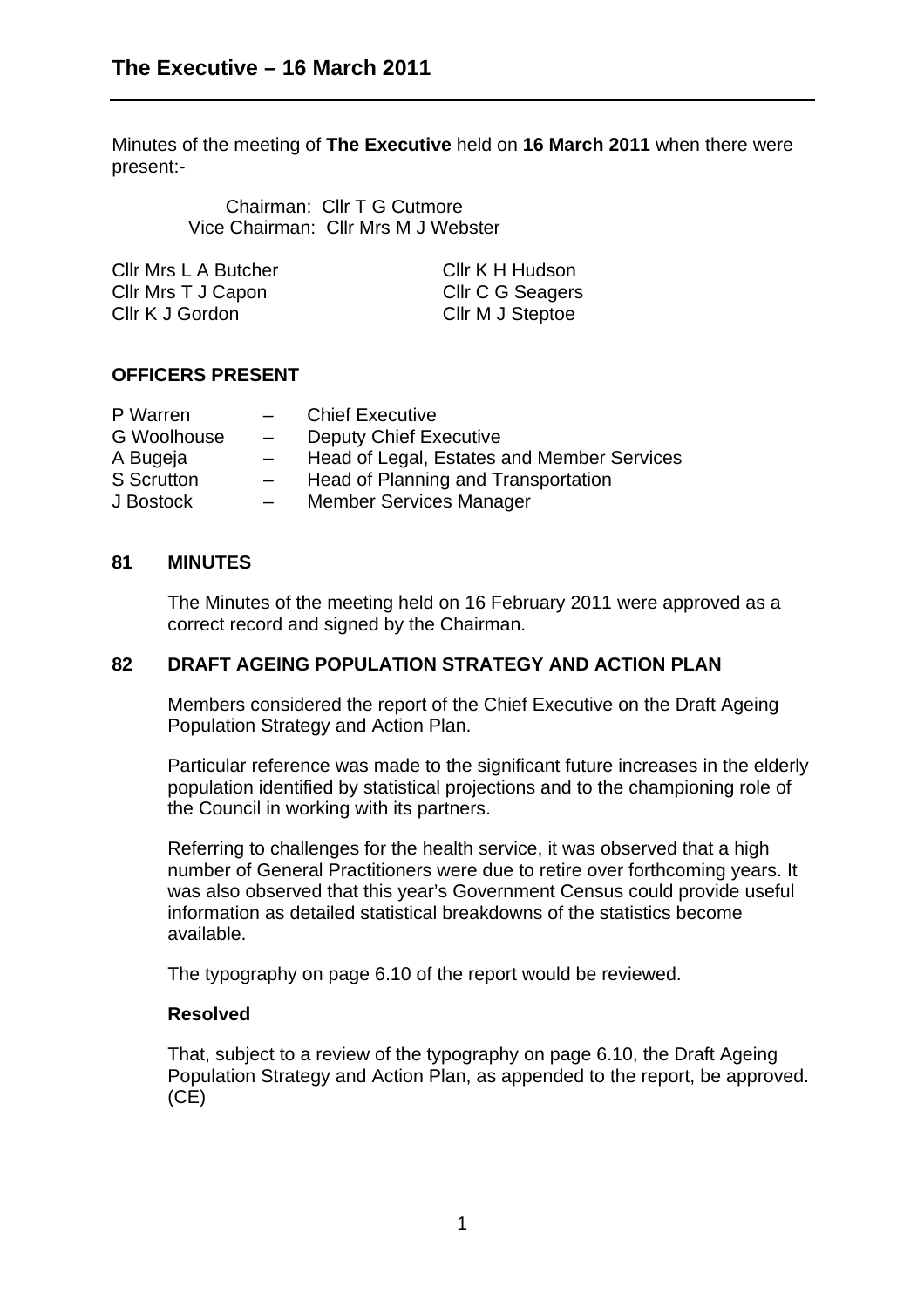# **83 INTEGRATED COUNTY STRATEGY**

The Executive considered the report of the Head of Planning and Transportation on the Greater Essex Integrated County Strategy.

It was observed that, whilst detail on the District Council's Town Centre work would not feature specifically in the broad strategic focus for Greater Essex, it was something that could perhaps be built into the Thames Gateway aspect. District Council involvement with the follow-up action planning process would be key.

#### **Resolved**

- (1) That the Greater Essex Integrated County Strategy be endorsed.
- (2) That there be a further report in due course on progress towards developing an action plan to take forward the priority themes and investments, as outlined in the report. (HPT)

## **84 MEETING ARRANGEMENTS – 2011/12 MUNICIPAL YEAR**

The Executive considered the report of the Head of Legal, Estates and Member Services on the timetable of meetings for the 2011/12 Municipal Year, the composition and procedural arrangements in relation to Community Forums and the position with regard to achieving the overall per year savings target in relation to the Member training and democratic representation budgets.

On the possibility of amalgamating the Audit Committee with the Standards Committee, it was noted that the Council's Independent Members were subject to the Code of Conduct for Members.

With regard to the scheduling of Community Forums, it was observed that there would be value in avoiding the dates of Town/Parish Council meetings where possible. Forums would be one means by which the profile of partner organisations could be raised.

#### **Resolved**

- (1) That, subject to consultation with the Leader on dates proposed for Community Forums with a view to achieving best fit with Town/Parish Council meetings, the timetable of meetings for the 2011/12 Municipal Year, as set out in the Appendix to the report (including a combined Audit and Standards Committee), be approved.
- (2) That the proposed composition and procedural arrangements in relation to Community Forums be endorsed.
- (3) That the position with regard to achieving the overall per year savings target in relation to the Member Training and Democratic Representation budgets be noted.